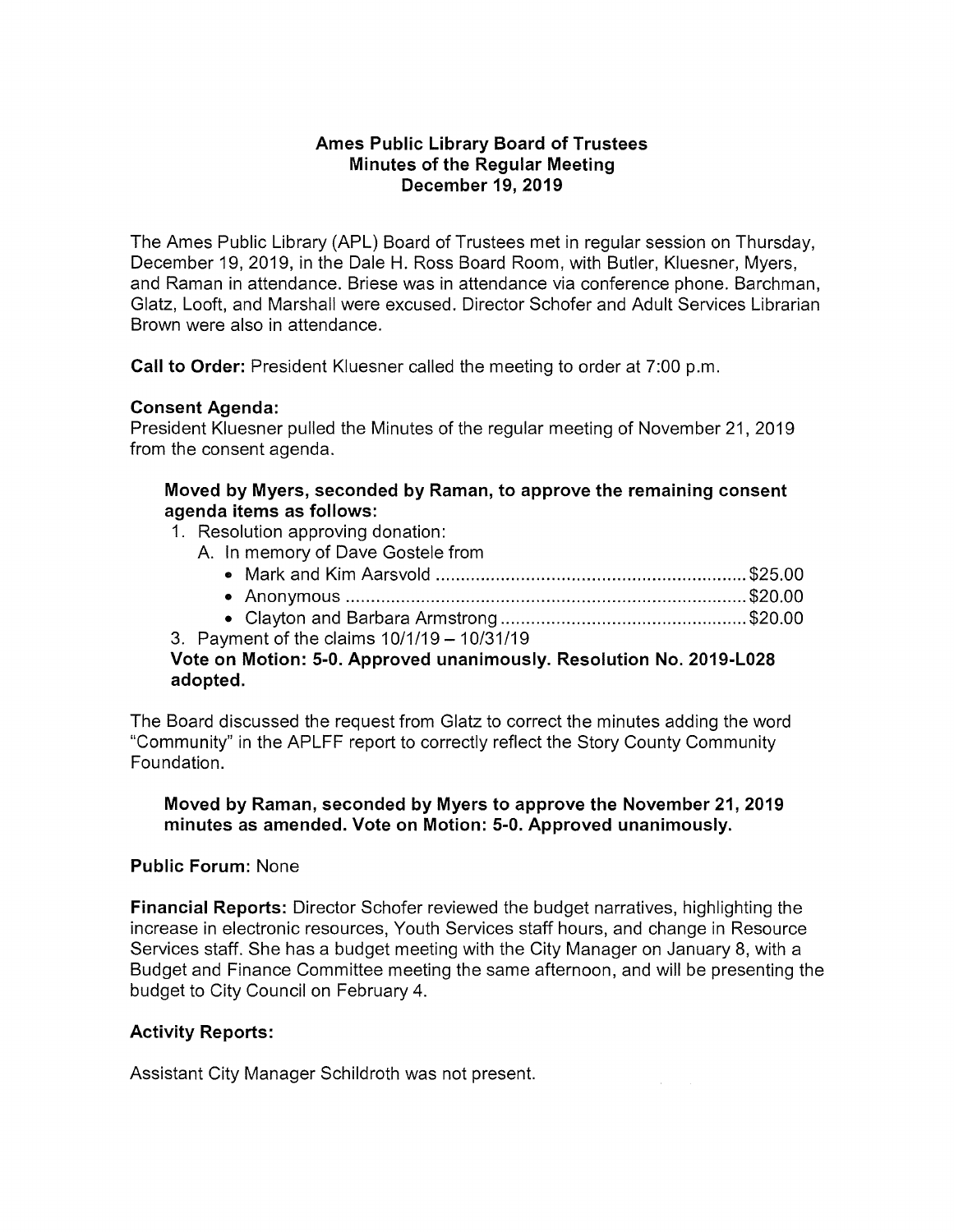Administrative Staff Report: Schofer gave a brief report to the Board.

- Customer Account Services Library Assistant Hernstandt retired after 25 years of service. Her retirement party was held on December 16 with December 18 being her last day.
- City Council approved our FTE request that changed two Youth Services Library Assistant positions from half-time to three-quarter time at their November 26, 2019 meeting. We are in the process of advertising for the open Youth Service position as well as the opening in Customer Account Services.
- Schofer is looking at having a position re-evaluated. Human Resources will review the job description and determine if it should be moved to a higher pay grade.
- Youth Services had Santa visit today with different crafts and activities going on.
- The December Page One has a new look to page one, more magazine like, and features a lot of the upcoming programs.
- The Strategic Planning process is going well.
	- o We are doing tweaks to the survey after receiving feedback from ISU Statcom and Customer Account Service Manger Briseno's mom who is a professional analyst. Once it is finished it will be sent out.
	- o There has been great work happening with the Data Team pulling groups of active library users, users that have been blocked or lapsed, and looking at a Cyride survey who had people who selfidentified as less than proficient at English. They have met with someone who does English as a Second Language at schools, and are trying to find who isn't using the library. We plan to take the book mobile to those areas not using the library in hopes of introducing all the things the library has to offer and to obtain information from those not currently using the library.
	- o The Community Engagement Team is also moving along. They did get dates set to have focus groups. There are groups for Arts and Culture, Educators, Service Providers, and Small Business, as well as one for Inclusive Communities.
	- o The Board/StaffNolunteer Engagement Team is posting questions on boards around the building getting staff input on various items. The Board Engagement focus group is being planned for February 6 and will include members from both the Ames Public Library Board and the Ames Public Library Friends Foundation Board.
	- o Ocken will be working on the marketing pieces for the Strategic Plan.
- Yesterday Schofer provided a library tour with new Council Person Junck, Mayor Haila, and City Manager Schainker. They are interested in sustainability and very engaged. Schofer ended the tour with a recent story about a library user who will be 88 yrs. old on December 16 that uses the library for Genealogy research. He recently was in contact with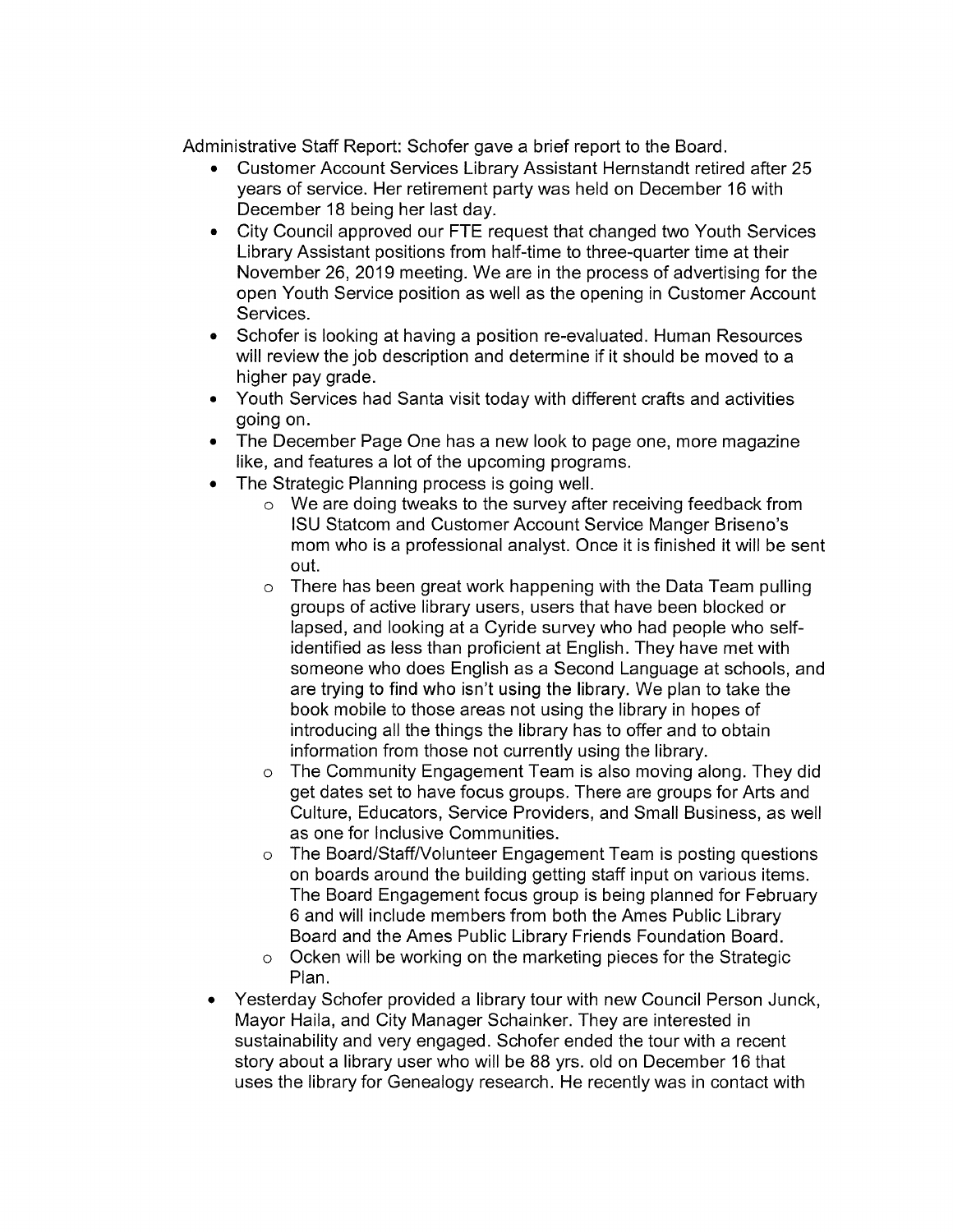the library and commented about his upcoming birthday. The staff person decided to send the gentlemen a birthday card that resulted in the person making a generous donation to the library in response.

• The Director Evaluation Committee met and reached out to the Assistant City Manager Schildroth to ensure that asking for feedback from Schafer's direct reports was not in violation of any Human Resource policies. The Committee will be completing this evaluation and will be doing another evaluation in a couple months to have Schafer on the regular schedule. Secretary Johannes will assist with survey preparation and emailing it to the appropriate persons. Schafer did prepare goals for the Director's Evaluation Committee.

APLFF Report: Myers reported that Schafer shared information with the Ames Public Library Friends Foundation Board about the Black Arts and Music Festival scheduled for February 8-9, 2020. APLFF funding makes programs like this possible.

They have talked a lot about the budget. They are starting a new initiative for people who haven't donated before, but by and large they are financially in a good place.

The APLFF Finance Committee gave a presentation about where the money goes including the difference between restricted versus non-restricted donations. They are looking at going to a drop box and obtaining a credit card for APLFF needs.

**Board Education:** Adult Services Librarian Brown gave an informative presentation about Diversity and Inclusion. She has taken the lead on the Black Arts and Music Festival, is part of the City of Ames Diversity and Inclusion Team, and attended a recent Diversity and Inclusion Symposium.

The Black Arts and Music Festival is a celebration of African and African American art and performance. This is being planned in partnerships with Iowa State University (ISU), City of Ames, Ames Branch of the National Association for the Advancement of Colored People (NAACP), and the Ames Community Arts Council. This illustrates the Library's commitment to inclusive programs focused on underrepresented members of our community. The Black Arts and Music Festival will include a visual art exhibition the week proceeding and after the actual festival. The goals of the festival are to celebrate the talents of the visual and performer artists and strengthen our relationship with that community. Interested artists filled out an application which was reviewed by the Selection Committee to ensure it fit the groups' goals. The Selection Committee just notified 13 finalists including spoken word artists, dancers, youth entries, and musicians from Ames and Central Iowa. Performances will be held in the auditorium with workshops including artist demos and exhibits in various locations in the library. Artists are being allowed to sell their works.

The City of Ames Diversity and Inclusion Team is new, holding their initial meeting in May of 2019. The team is made up of ten active members (full and part-time employees) from across the different City departments. They will be acting act as a tool